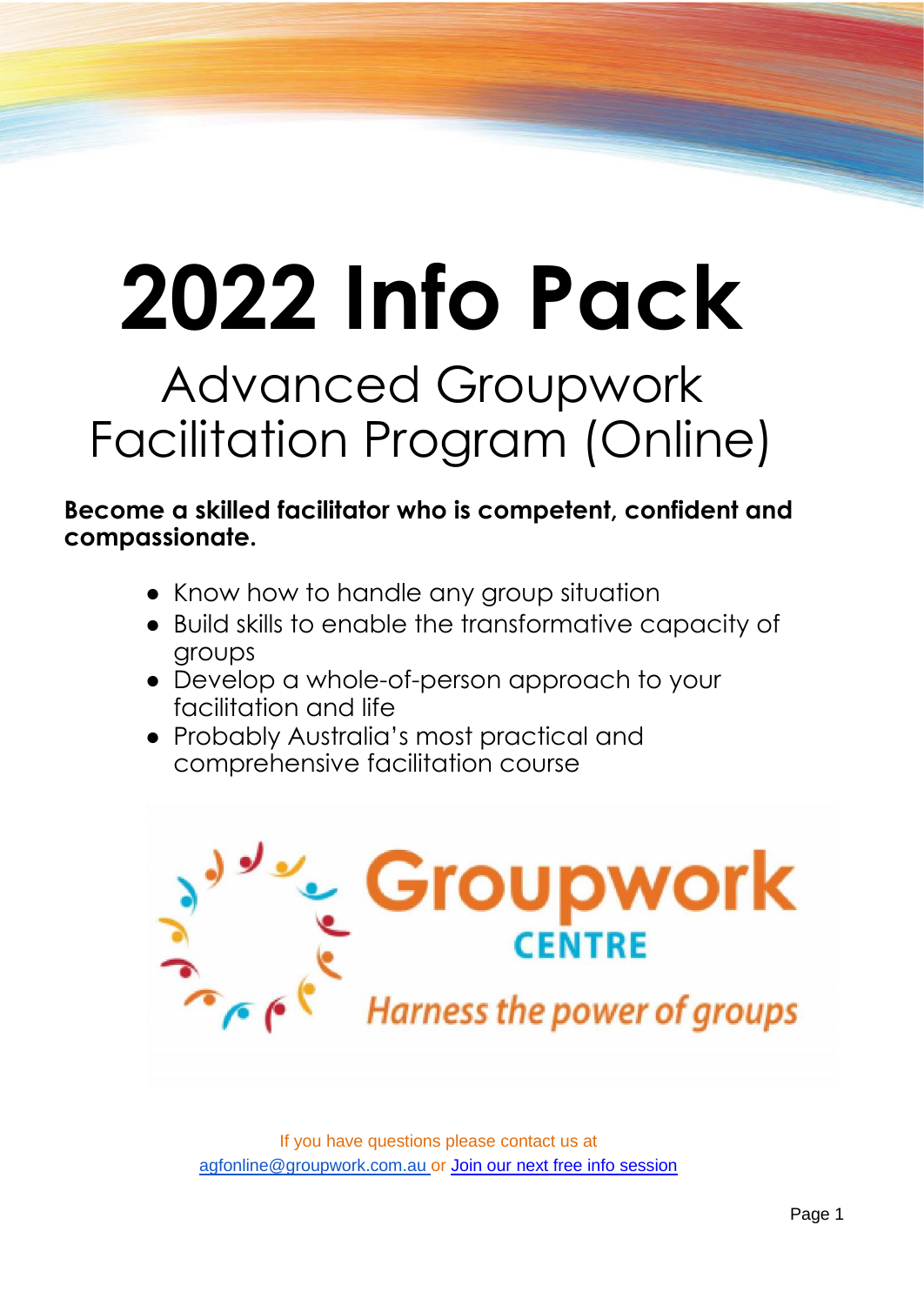#### **Contents**

- 1. Why do this course? Why Groupwork Centre?
- 2. Course Structure
- 3. Unit Information
- 4. Entry requirements
- 5. Scholarship places
- 6. Course dates
- 7. Pricing and payment
- 8. The Facilitation Team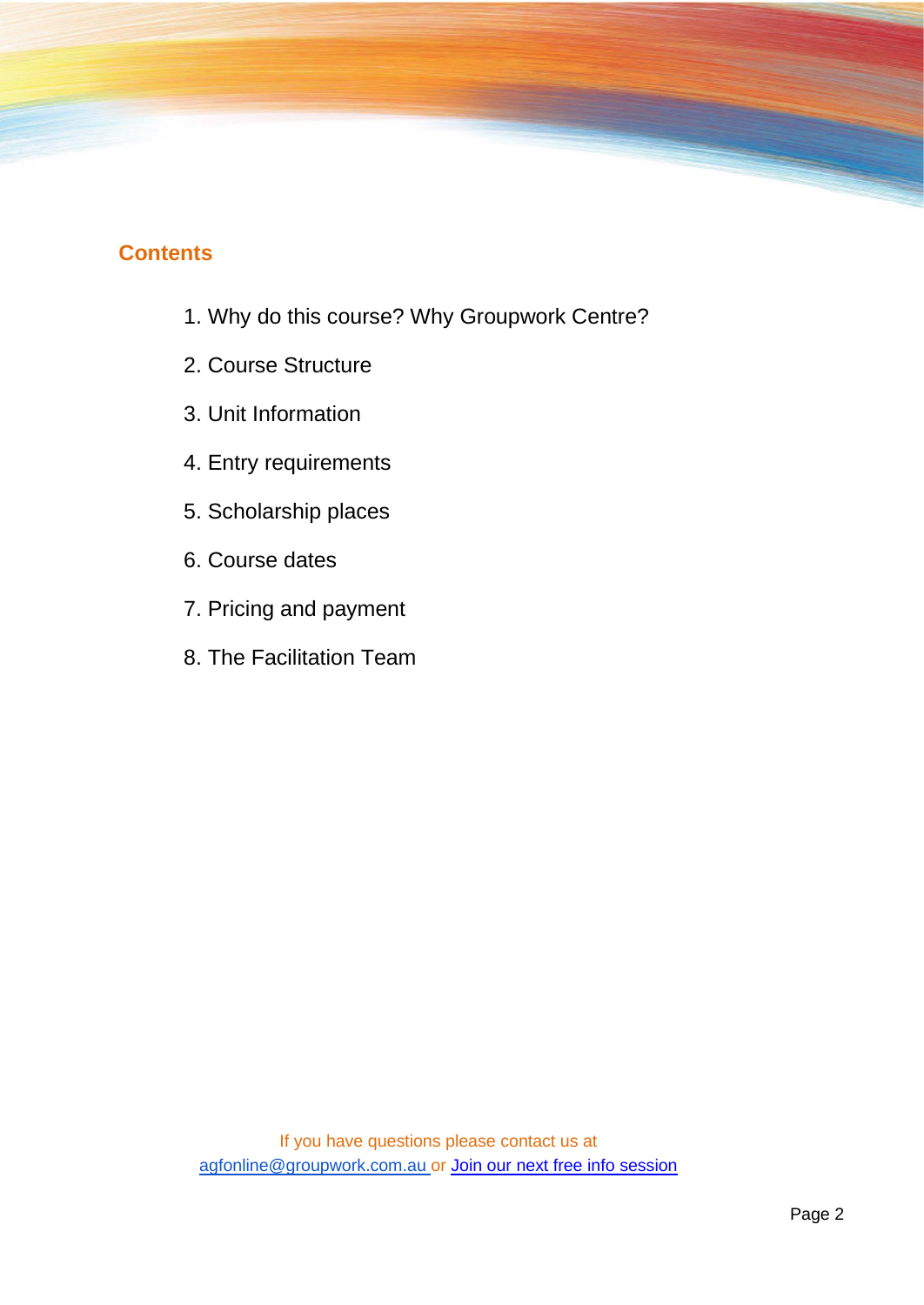## **1. Why do this course?**

Our Advanced Groupwork Facilitation Course is probably the most practical and comprehensive facilitation education available in Australia. Our educators support you on your learning journey to answer your questions and tailored practice and coaching to ensure your current skills, knowledge and awareness flourish. Participants who have been working with groups for years find this education powerful and empowering; the course is consistently rated highly by a diversity of facilitators working in a broad range of settings.

The course balances facilitation education with your specific learning goals. There are plenty of opportunities to practice the skills relevant to whatever facilitation context interests you:

within your organisation • community engagement • therapeutic settings.

Conducted in a group setting, so you can always see and feel how skills are applied, contact days are 'supportively challenging'. You will learn great things about yourself and this will provide a much stronger and more practical foundation for your facilitation skills.

## **Why Groupwork Centre?**

- We specialise in facilitation training we've been industry leaders since 1984
- We have delivered over 3000 short courses and worked with countless workplace training participants. Not to mention the more-than-500 graduates of this course! This is the second year we are delivering this course online.
- You'll have hands-on practice applying your skills and learnings at each session, as well as in your organization or community between blocks.
- All assessment tasks are tailored to your work and real-life experience.
- We will help you develop the ability to land on your feet, no matter what happens.
- Our whole-of-person approach will enable you to take your facilitation beyond technique and into an intuitive place where your own self-awareness guides you to know exactly the steps you need to take regardless of the situation you find yourself in.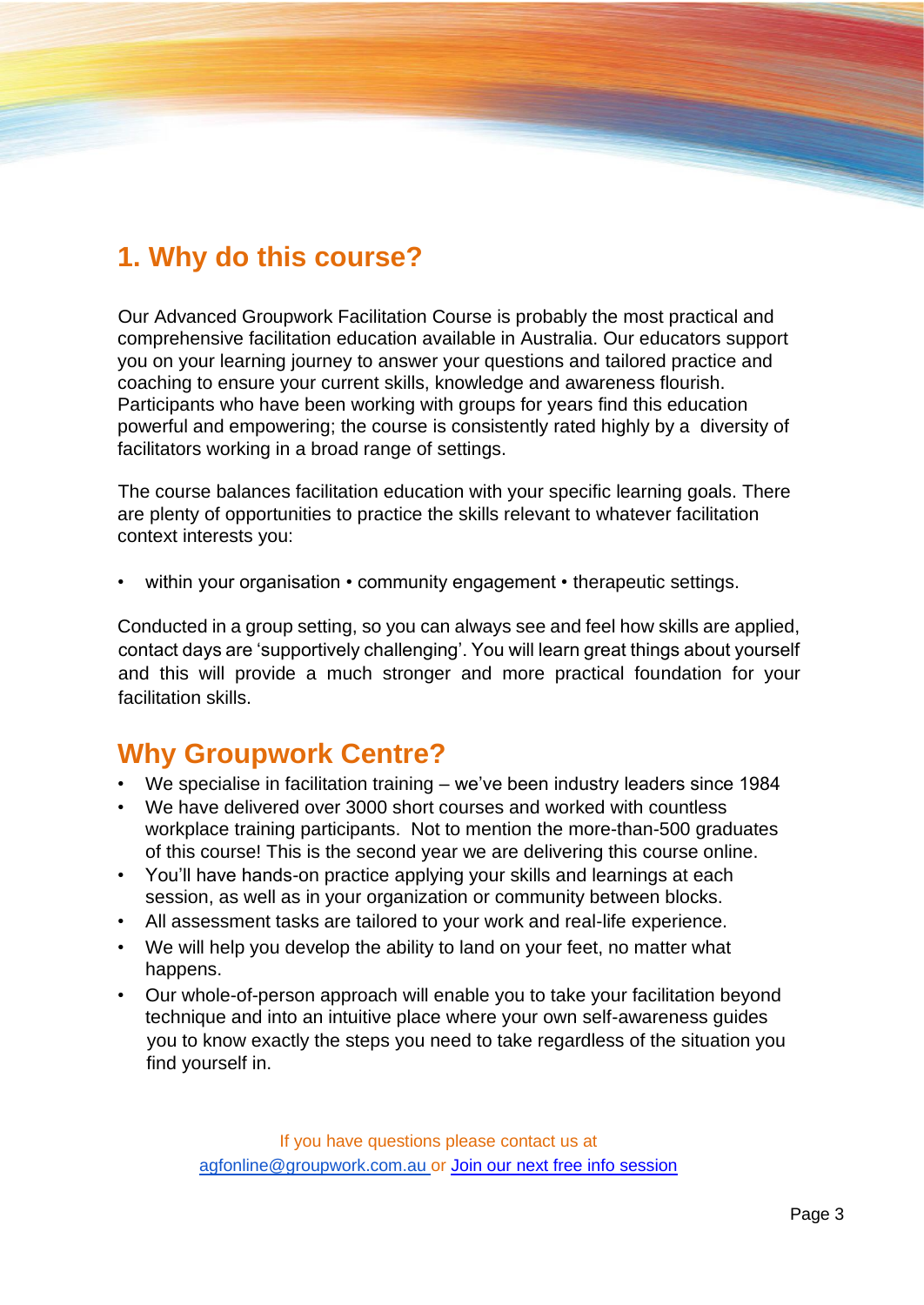• Our unique models and processes are clear and simple. Your confidence will build as we step through them together.

## **2. Course structure**

There are 11 units in total, delivered during nine modules for a total of 15.5 contact days, over an eight-month course year. Course content has been developed based on our extensive experience of what you need to know practically for effective facilitation practice. The course is also designed to be engaging and supportive online - we are aware it can be tiring to be online for long periods, and deliberate design each session to be engaging and nourishing.

These units meld relevant theory and practice together. Our strong emphasis on facilitation micro-skills includes developing effective communication skills and leadership. We explore the facilitator's role working with different types of groups and welcome your particular challenges.

We give you skills and processes you can immediately take back into your work with groups. We'll address your challenges and build on your experience and strengths. This course is a balance of:

- Education units derived from our model of collaborative practice and facilitation approach;
- 'Live' work issues that you bring from your experience; Practical techniques which bring the learning to life;
- Lots of practice!

We believe there is no teacher like practice! There will be work in large and small groups, roleplays, psycho-dramatic processes, inner work and exercises using art and drama techniques, personal reflection and fun! You'll be supported to have a go at different facilitation techniques.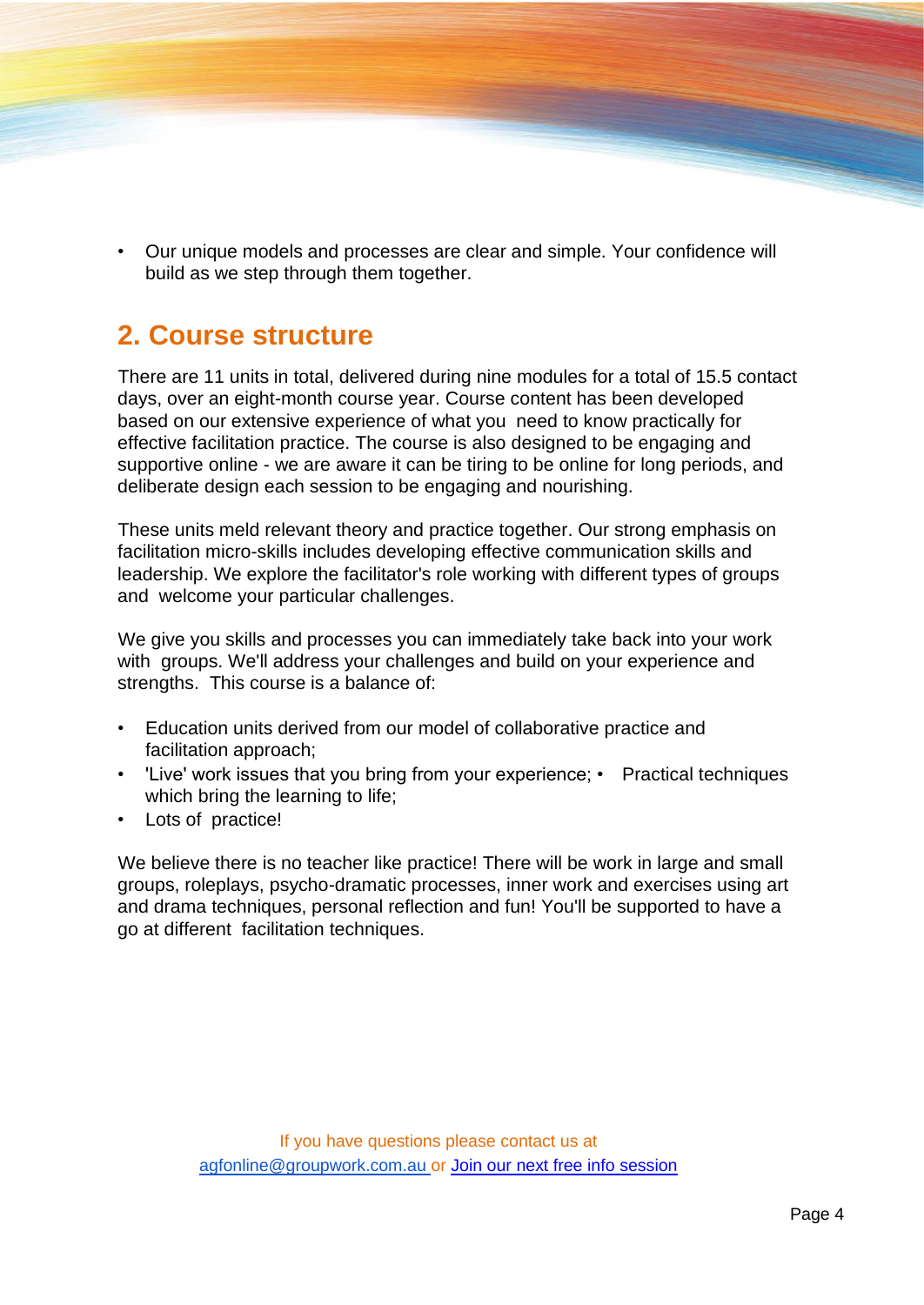## **3. Unit Information**

#### **Unit 1: Develop and use self-awareness in groups**

The more we understand ourselves, the better we facilitate others. Becoming conscious of unrecognised 'drivers' can dramatically improve your facilitation capacity. Self-reflection is threaded throughout the course.

This unit includes:

- a model for understanding and managing 'our unconscious drivers'
- mapping your own Community of Selves™
- getting to know and working on the fears and other self-limiting messages that hold you back as a group facilitator.

#### **Unit 2: Develop, apply and evaluate principles in facilitation practice**

Facilitation practice needs to have a strong, clear values base. You need to be able to articulate your values and principles, for yourself and for the groups you facilitate.

This unit includes:

- exploring and articulating your own values
- developing facilitation practice principles
- applying these principles when negotiating facilitation work
- applying facilitation practice principles during facilitation

#### **Unit 3: Use facilitation micro-skills to work with a group's purpose**

In working with groups, facilitators need to be proficient in interpersonal communication. We have developed our own set of facilitation micro-skills. Some of these skills may be known to you, but never before articulated in such a useful way.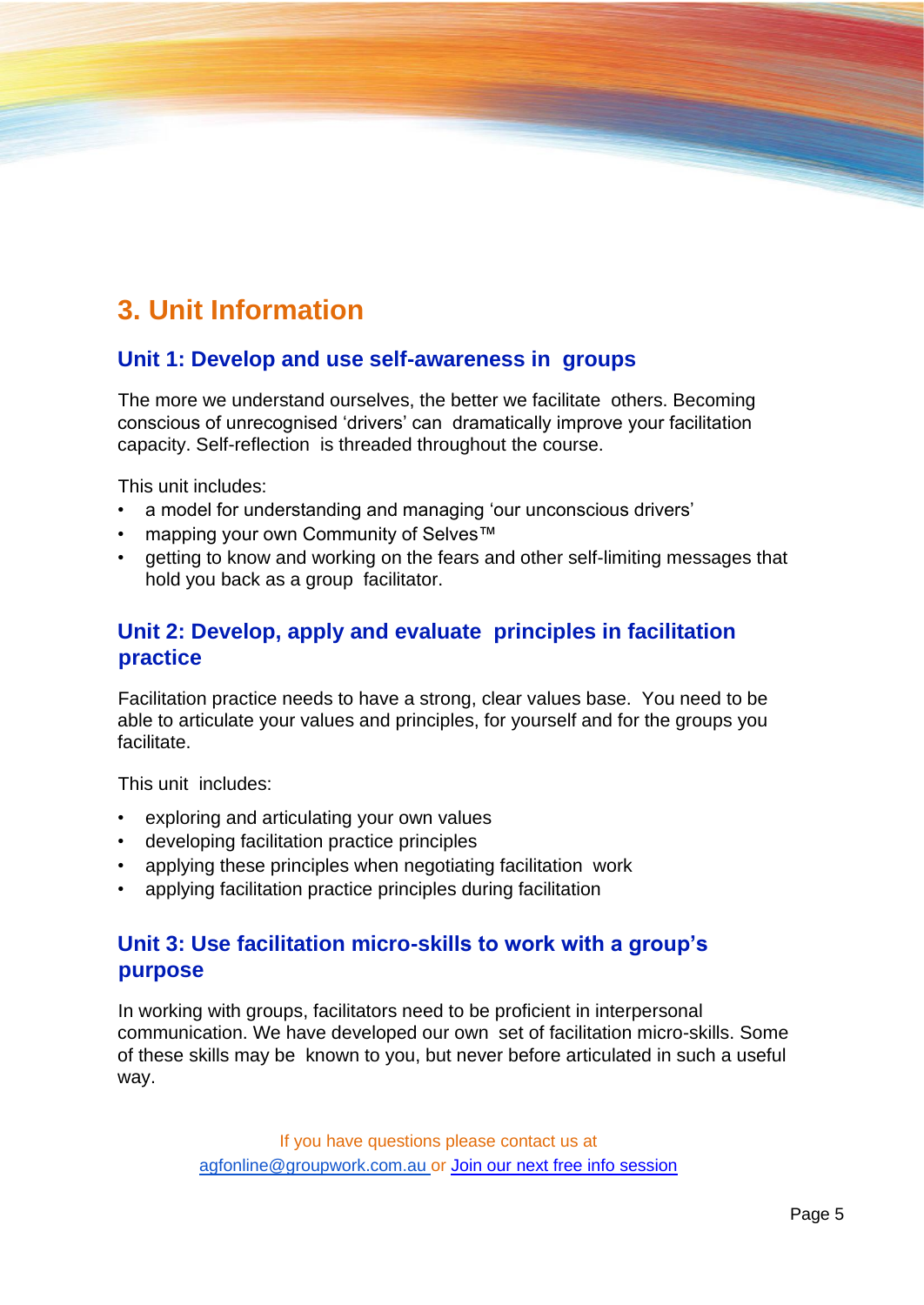This unit includes;

- applying facilitation micro-skills in a range of group contexts
- drawing out information and opinions in groups intervening in unhelpful group dynamics.

#### **Unit 4: Work with group dynamics**

So much of what goes on in groups has an emotional content. Much of it is to do with the unconscious in people. Understanding these dynamics enables the full potential of the group to be realized.

You will learn to identify the signs of unconscious dynamics and their effect, and develop the skills to work with these towards the group's purpose.

This unit includes:

- understanding the full spectrum of group dynamics
- the role of unspoken unconscious dynamics
- working with the different aspects people bring into groups
- understanding the roles people play, and can get stuck in
- role theory understanding all the 'players' on the unconscious field

#### **Unit 5: Create and work with groups**

A collection of individuals is different to a group. A group has the capacity to achieve great things together.

This unit includes:

- different types of groups and approaches to groupwork
- establishing a group and setting the scene
- setting clear group agreements
- safety and belonging, facilitating group ownership resources for formation of groups.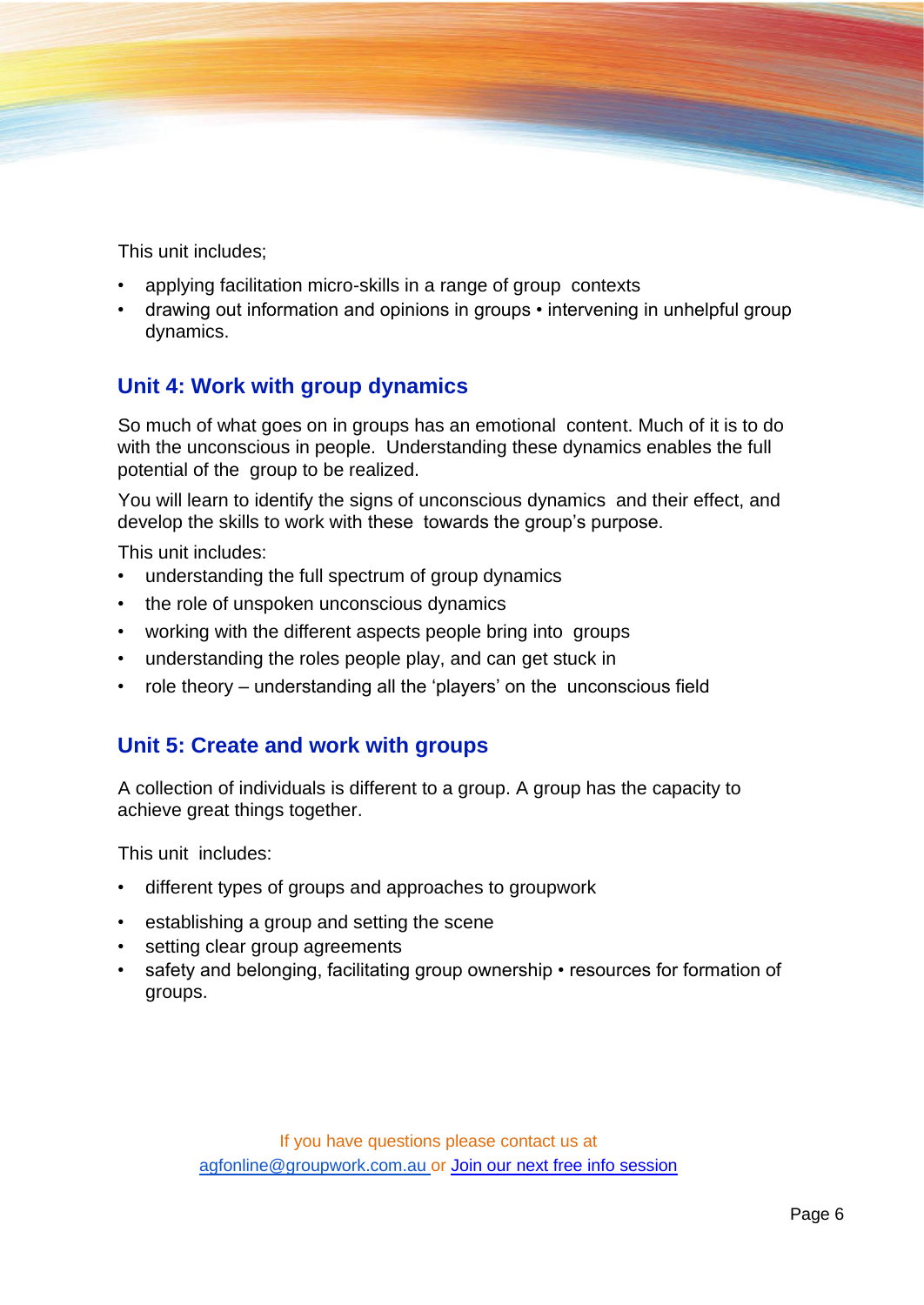#### **Unit 6: Design, prepare and evaluate group facilitation**

To develop the most appropriate process, we need to balance leadership, planning, flexibility and a willingness to negotiate with the group.

This unit includes:

- negotiating with clients to design group facilitation determining facilitation strategies, methods and resources
- designing facilitation plans, including purpose, timing and effective co**facilitation**
- evaluating your performance for continuous improvement

#### **Unit 7: Plan, design, facilitate and evaluate strategic planning sessions**

Organisations have their own function, structures and culture. As facilitators, it is desirable to have frameworks to guide your work with organisations. Strategic planning is a n important process of organisations or groups. As facilitators, it is desirable to have frameworks to guide your work with organisations.

This unit includes:

- identifying organisational needs and client expectations
- negotiating a clear facilitation role with client and group
- designing facilitation of the strategic plan process balancing organisational expectations with the wishes of the group you are facilitating.

#### **Unit 8: Facilitate collaborative decision making in groups**

All groups are required to make decisions throughout their time together. This unit is especially useful for facilitating effective work team or task group outcomes.

This unit includes:

• different types of decision-making approaches and their application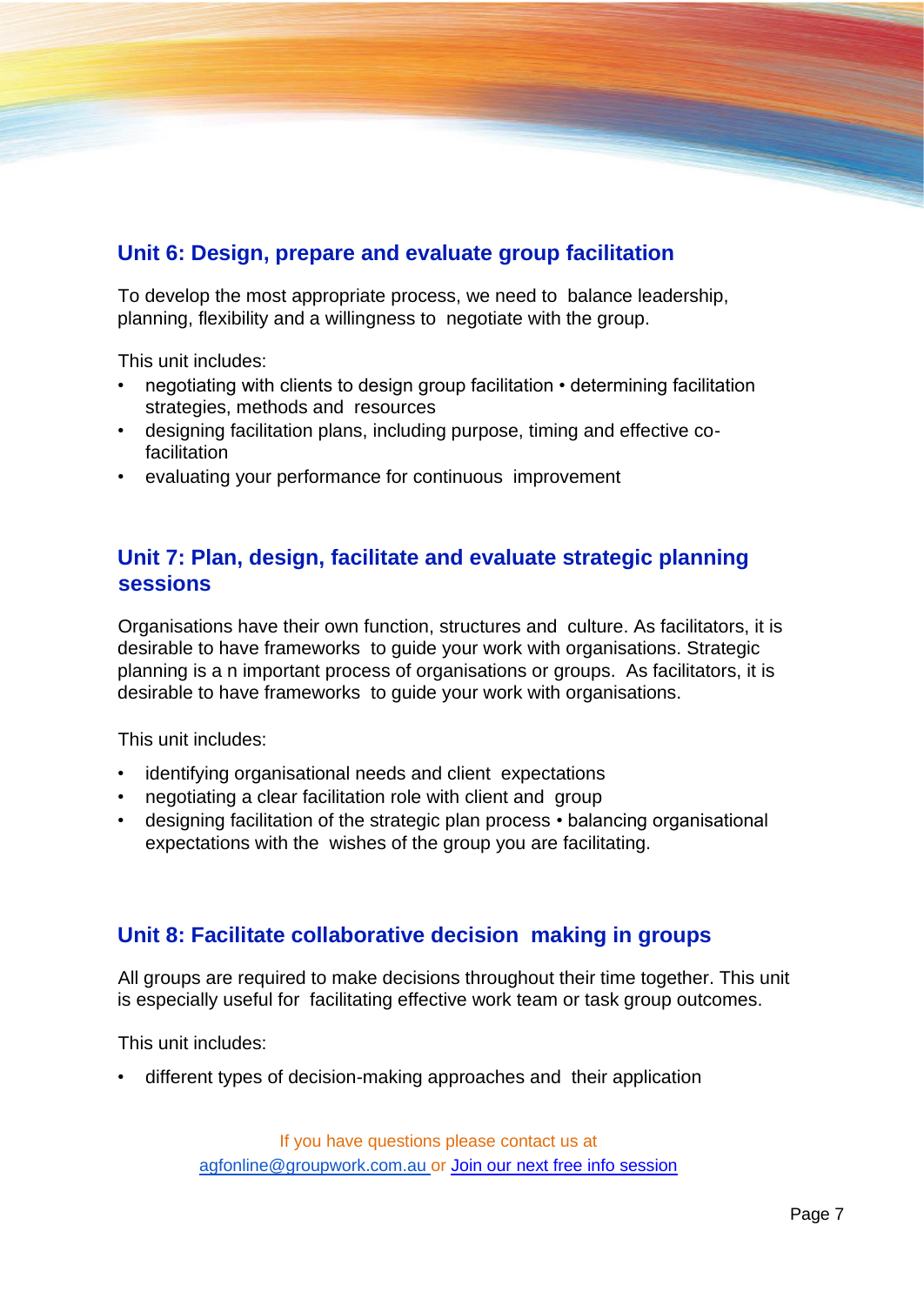- developing decision making principles
- collaborative decision making why it is so powerful, yet so challenging to implement
- the decision-making process and how to facilitate it.

#### **Unit 9: Facilitate conflict resolution in groups**

We need strategies to deal with our own and other's feelings and reactive behaviour. Most of us have fears and avoidance behaviour around conflict. As facilitators, this will have a negative impact on our work.

This unit includes:

- understanding our own and others responses to conflict
- working with 'hot spots' and 'flat spots'
- identifying the common causes of conflict in groups
- identifying and facilitating group processes for conflict resolution
- managing challenging behaviour.

#### **Unit 10: Manage rank, power and diversity in groups**

This area is often overlooked in the study of groupwork. Marginalisation can take many forms and brings with it myriad challenges for facilitators. Ignore it at your peril!

This unit includes:

- identifying how rank and power impact group dynamics, including your own role as facilitator
- encouraging and working with difference
- adjusting your own facilitation style to meet group diversity and to support inclusivity
- applying facilitation skills to foster collaboration and respect between participants in a group.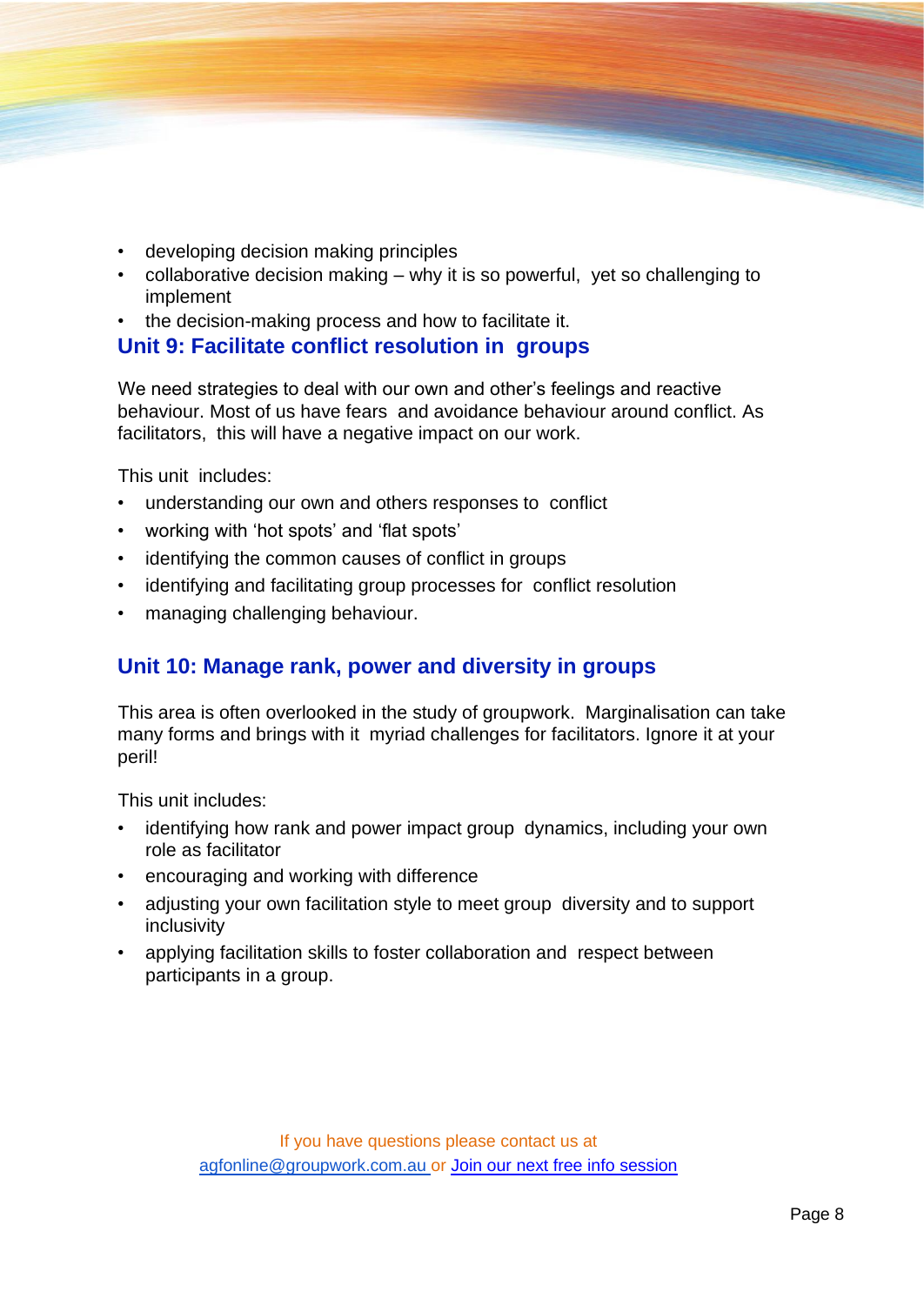#### **Unit 11: Practice self-care, professional development & continuous improvement**

To remain focused in our work we need to be personally centred and in good shape. We all know it's essential but it's easier said than done!

This unit includes:

- understanding and addressing the difficulties involved in facilitation and the effect this has on us
- ways of taking better care of ourselves
- assessing our professional development needs
- developing and working with a personal self-care and a professional development action plan.

## **4. Entry requirements**

There are no prerequisites for the Advanced Groupwork Facilitation Course. The only requirement is a capacity to practice and apply your facilitation skills and understanding developed during the course. The course is open to beginners through to 'old hands'. This diversity enriches the group's learnings.

Prospective participants are required to attend either an [Information Session.](https://groupwork.com.au/courses-training-services/info-sessions-adv-group-facilitation-program/) Or, if none of these times work for you, have a one-on-one interview with us before being accepted into the course.

## **5. Scholarship places**

Three places in the course are reserved for people on low income.

Our scholarships are intended to support people who otherwise would not be able to pay the full price of the course, are within minority/marginalised social groups and who can demonstrate a capacity to apply their learned facilitation skills in support of social and/or environmental empowerment and justice (e.g. through their prior involvement in relevant groups or initiatives).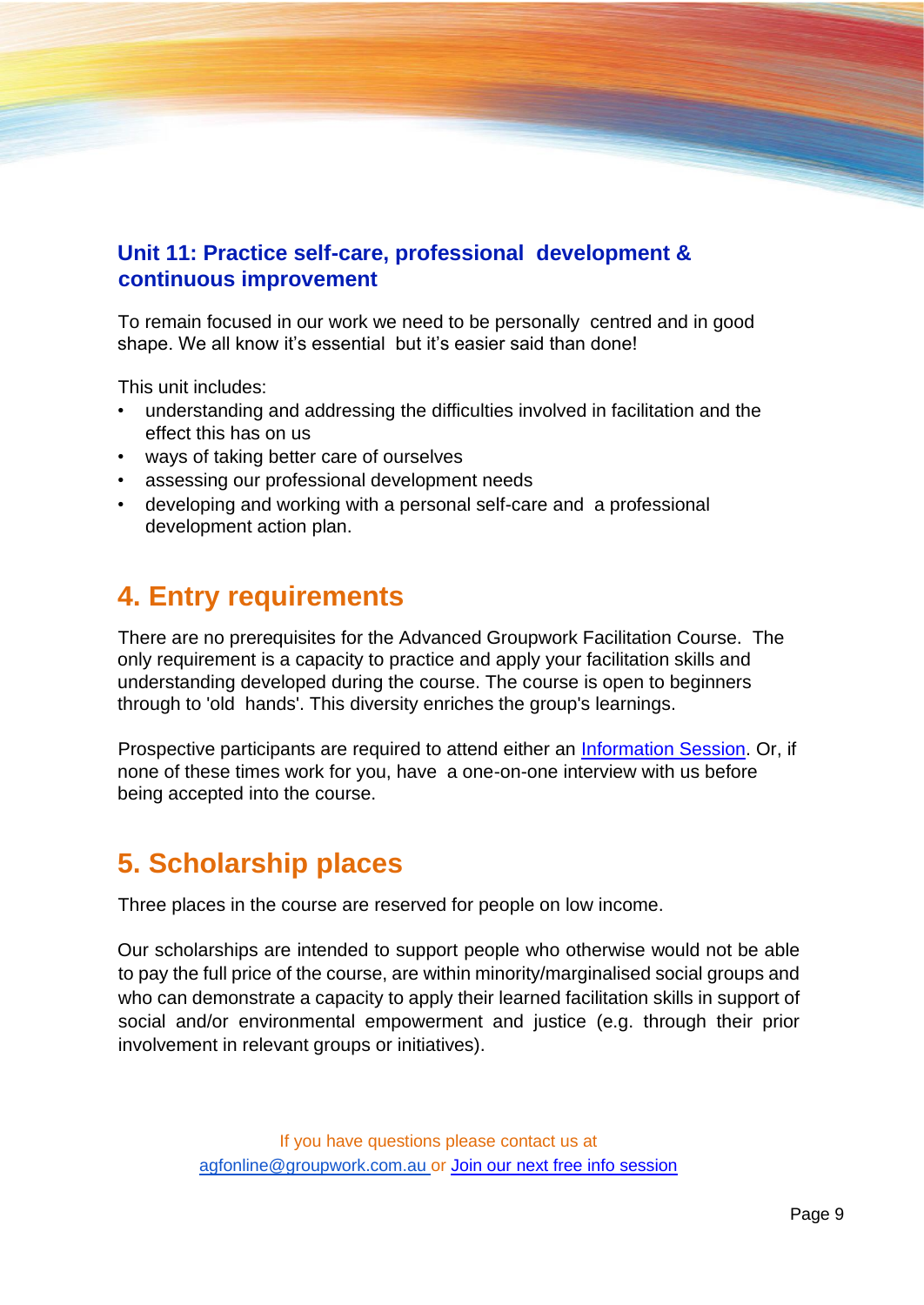The subsidised price with the scholarship is \$4,400. Application close by COB on February 25th, 2022.

Please apply through our online [application form here](https://docs.google.com/forms/d/e/1FAIpQLSfXr2l1M_eb9kPGMBNUzw5qfdLqImAhWw-1qaRFFtKNBosL5g/viewform)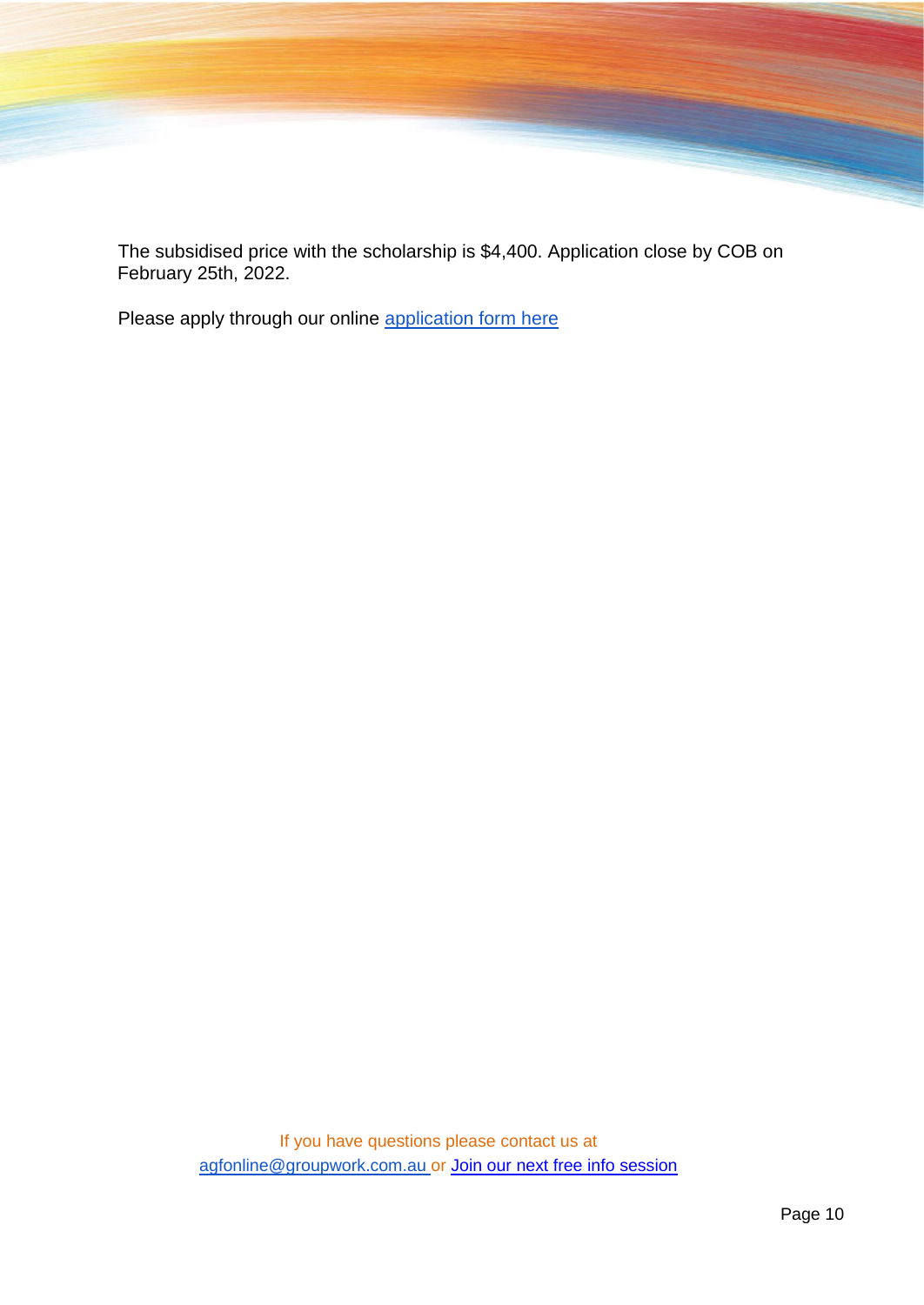## **6. Course Dates 2022**

| <b>Dates</b>        | <b>Units covered</b>                                                                                                                                                                                                                                    | <b>Where</b>                                                                                                               |
|---------------------|---------------------------------------------------------------------------------------------------------------------------------------------------------------------------------------------------------------------------------------------------------|----------------------------------------------------------------------------------------------------------------------------|
| May<br>5th, 6th 7th | <b>Module 1 - Foundational Skills</b><br>Unit 1: Develop and use self-awareness<br>in groups.<br>Unit 2: Develop, apply and evaluate<br>principles in facilitation practice.<br>Unit 3: Use facilitation micro-skills to work<br>with a group's purpose | <b>Online Retreat</b><br>9 am to 4 pm Thursday,<br>Friday, Sunday (AEST)<br>These times are all in<br>line with Melbourne. |
| May<br>20th - 21 st | <b>Module 2</b><br>Unit 4: Work with group dynamics                                                                                                                                                                                                     | Online<br>Friday 9 am to 4 pm<br>Saturday 9 am to 1 pm<br>(AEST)                                                           |
| June<br>17th - 18th | <b>Module 3</b><br>Unit 5: Create and work with groups                                                                                                                                                                                                  | Online<br>Friday 9 am to 4 pm<br>Saturday 9 am to 1 pm<br>(AEST)                                                           |
| July 15th -<br>16th | Module 4<br>Unit 6: Design, prepare and evaluate group<br>facilitation                                                                                                                                                                                  | Online<br>Friday 9 am to 4 pm<br>Saturday 9 am to 1 pm<br>(AEST)                                                           |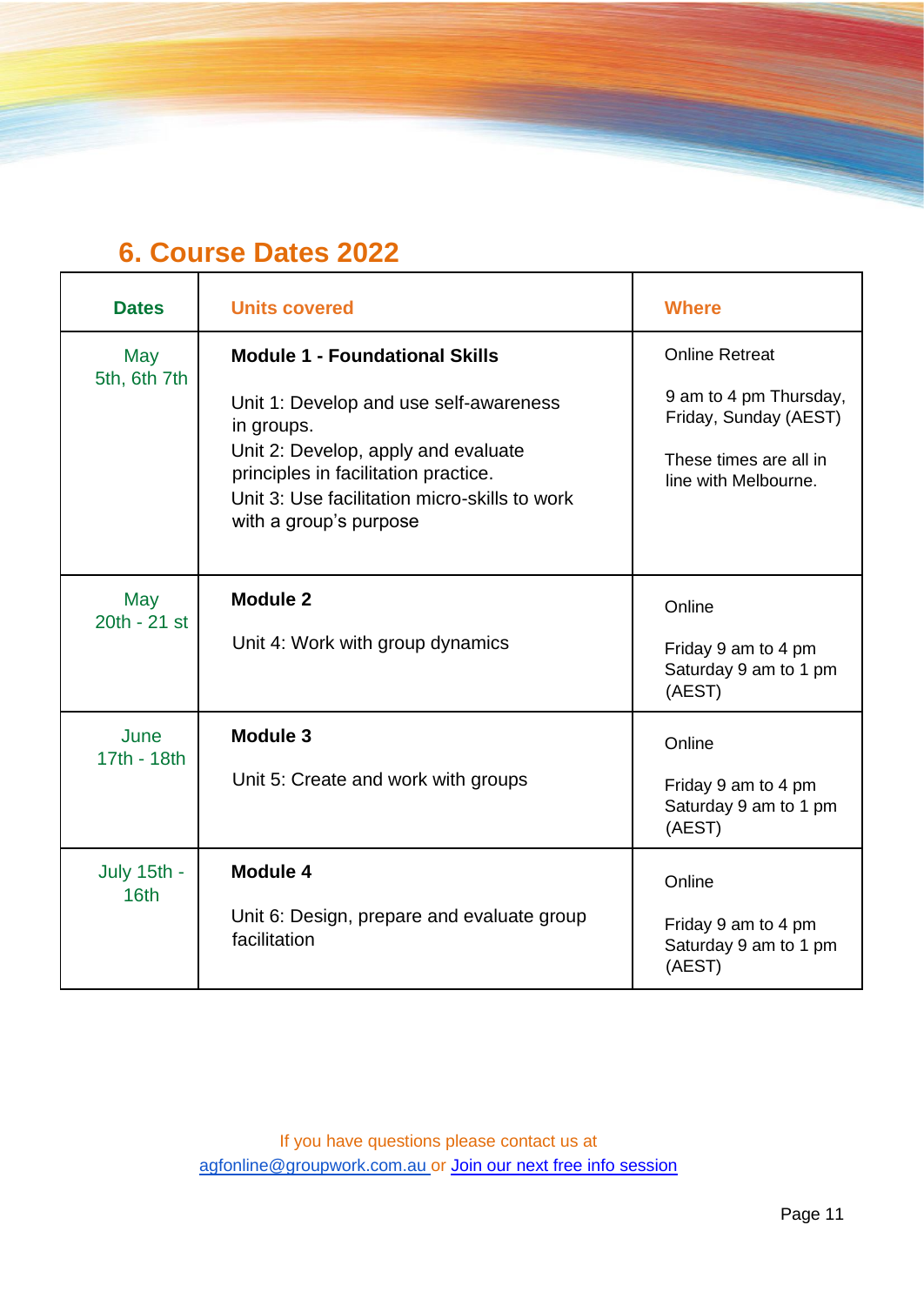| August<br>$5th - 6th$               | Module 4<br>Unit 7: Plan, design, facilitate and<br>evaluate strategic planning sessions                                 | Online<br>Friday 9 am to 4 pm<br>Saturday 9 am to 1 pm<br>(AEST) |
|-------------------------------------|--------------------------------------------------------------------------------------------------------------------------|------------------------------------------------------------------|
| September<br>9th - 10th             | <b>Module 5</b><br>Unit 8: Facilitate collaborative decision-making<br>in groups                                         | Online<br>Friday 9 am to 4 pm<br>Saturday 9 am to 1 pm<br>(AEST) |
| October<br>$7th - 8th$              | <b>Module 7</b><br>Unit 9: Facilitate conflict resolution in groups                                                      | Online<br>Friday 9 am to 4 pm<br>Saturday 9 am to 1 pm<br>(AEDT) |
| <b>November</b><br>$4th - 5th$      | Module 8<br>Unit 10: Manage power rank and diversity in<br>groups                                                        | Online<br>Friday 9 am to 4 pm<br>Saturday 9 am to 1 pm<br>(AEDT) |
| <b>December</b><br>$2nd - 3rd$      | Module 9 - Final online "Retreat"<br>Unit 11: Practice self-care, professional<br>development and continuous improvement | Online<br>Friday 9 am to 4 pm<br>Saturday 9 am to 4 pm<br>(AEDT) |
| <b>Thursday</b><br>Feb 23rd<br>2023 | <b>Graduation Ceremony</b>                                                                                               | Online<br>Thursday 7 pm to 9 pm<br>(AEDT)                        |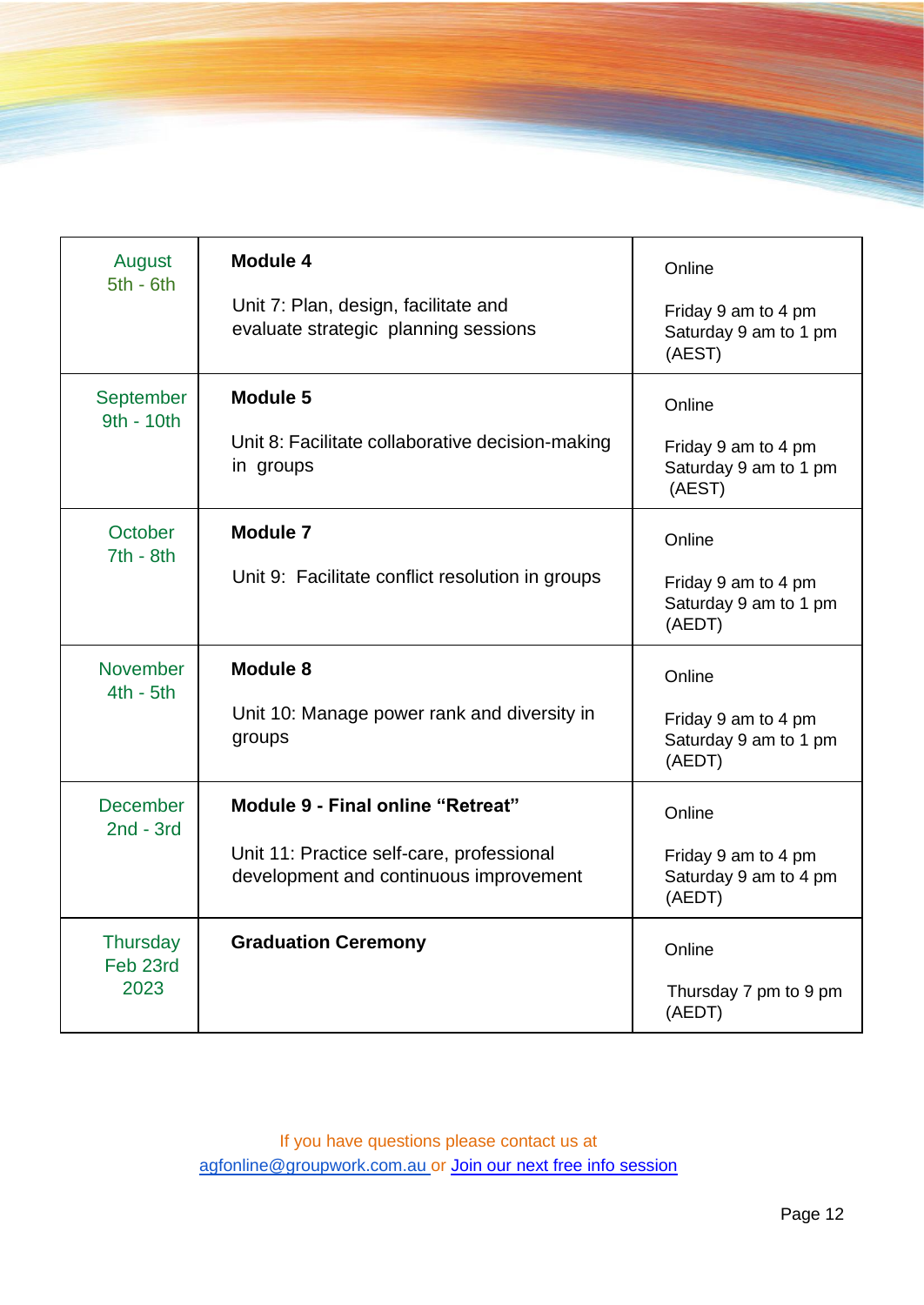## **7. Pricing and payment schedule**

**Early Bird** \$6,710 (inc GST) **Full Price** \$7,590 (inc GST) **Scholarship Price** \$4,400 (inc GST)

To receive the Early Bird price, your deposit payment is required by the latest of April 8 th 2022.

To lock in your place in the course for 2022 you need to pay a deposit of \$550 (inc GST) through our website [here.](https://groupwork.com.au/courses/advanced-group-facilitation/)

Final course enrollment is subject to approval by the course educators after you attend an Info Night [\(book here\)](https://groupwork.com.au/courses-training-services/info-sessions-adv-group-facilitation-program/).

Fees can be paid in full at the commencement of the course, or in three installments over the course year. See dates below.

- 1. Early Bird Deposit paid by April 8th
- 2. Payment 1 April 29th
- 3. Payment 2 June 24th
- 4. Payment 3 August 26th

#### **Refund Policy**

Upon enrolment you agree to the cost of this course. All fees are to be paid as per schedule above.

- $\Box$  Cancellation 28+ days before course starts: A 100% refund of your deposit paid will be refunded if notice is received 28+ days prior to the commencement of the course, less a \$100 admin fee.
- $\Box$  Cancellation notice 28 days or less before course starts: If your place within the course can be replaced your fees paid to date will be refunded less a \$200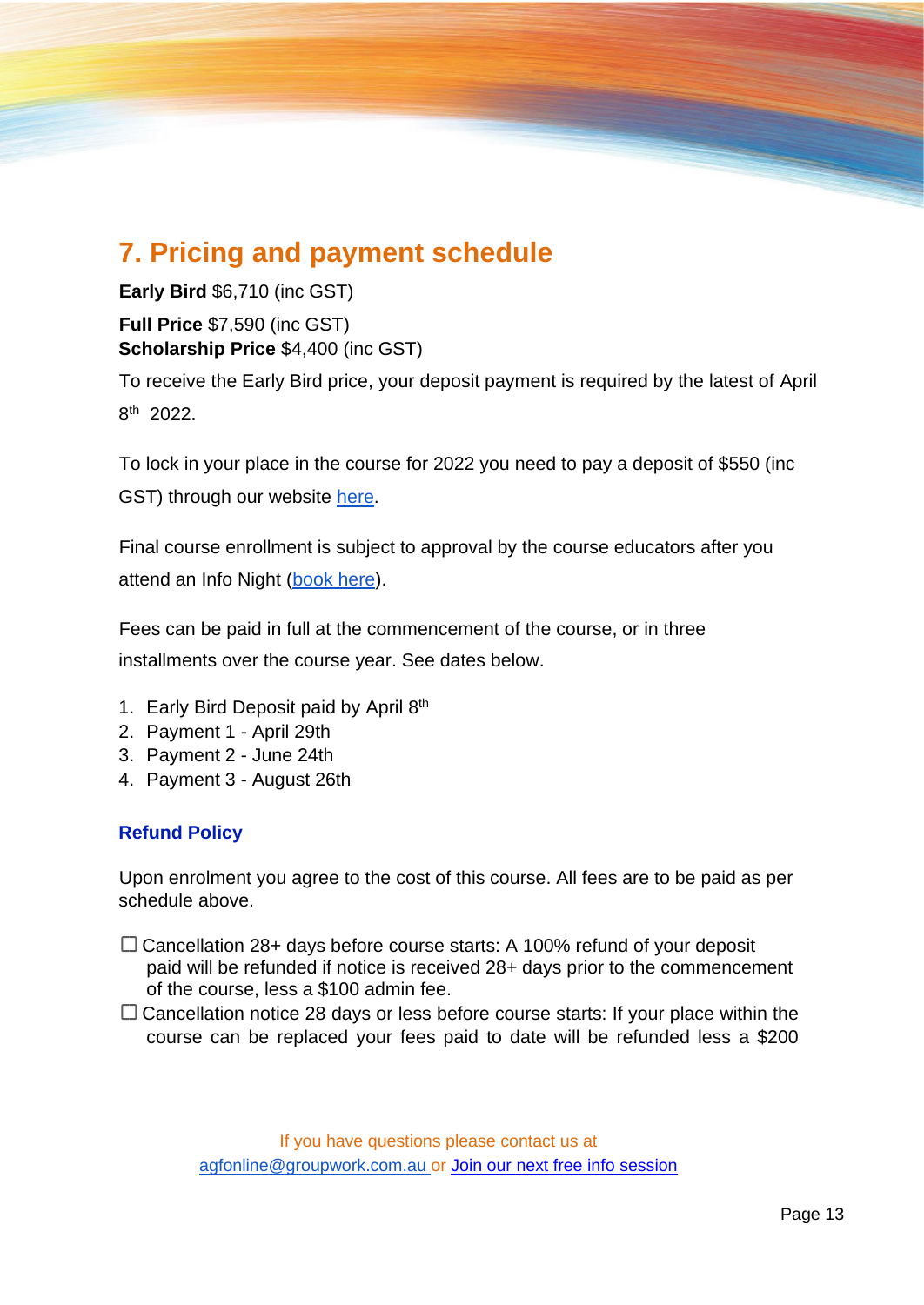administration fee. If your place cannot be replaced then fees paid will be forfeited.

 $\Box$  Cancellation during the course: If you withdraw from the course, you are required to meet the payment owing for that component of the course.

## **8. The Facilitation Team …**

Groupwork Centre have brought together a diverse team of their most experienced facilitators to run this course. They are an eclectic bunch; compassionate, wise and insightful. They are eager to support people willing to open themselves up to the journey of discovering what they, too, might offer the world as a Groupwork facilitator.

## **Sarah Norton**



Sarah is an experienced coach and group facilitator. She has a background in behavioural science, education, and has been an educator on the advanced group facilitation course since 2006.

Sarah's approach is lively, engaging and participatory. She uses psychodrama in her training to add another dimension of learning.

She believes that good processes, well facilitated, can create great outcomes and 'magic' in groups, and has a passion for supporting individuals to be the best they can be.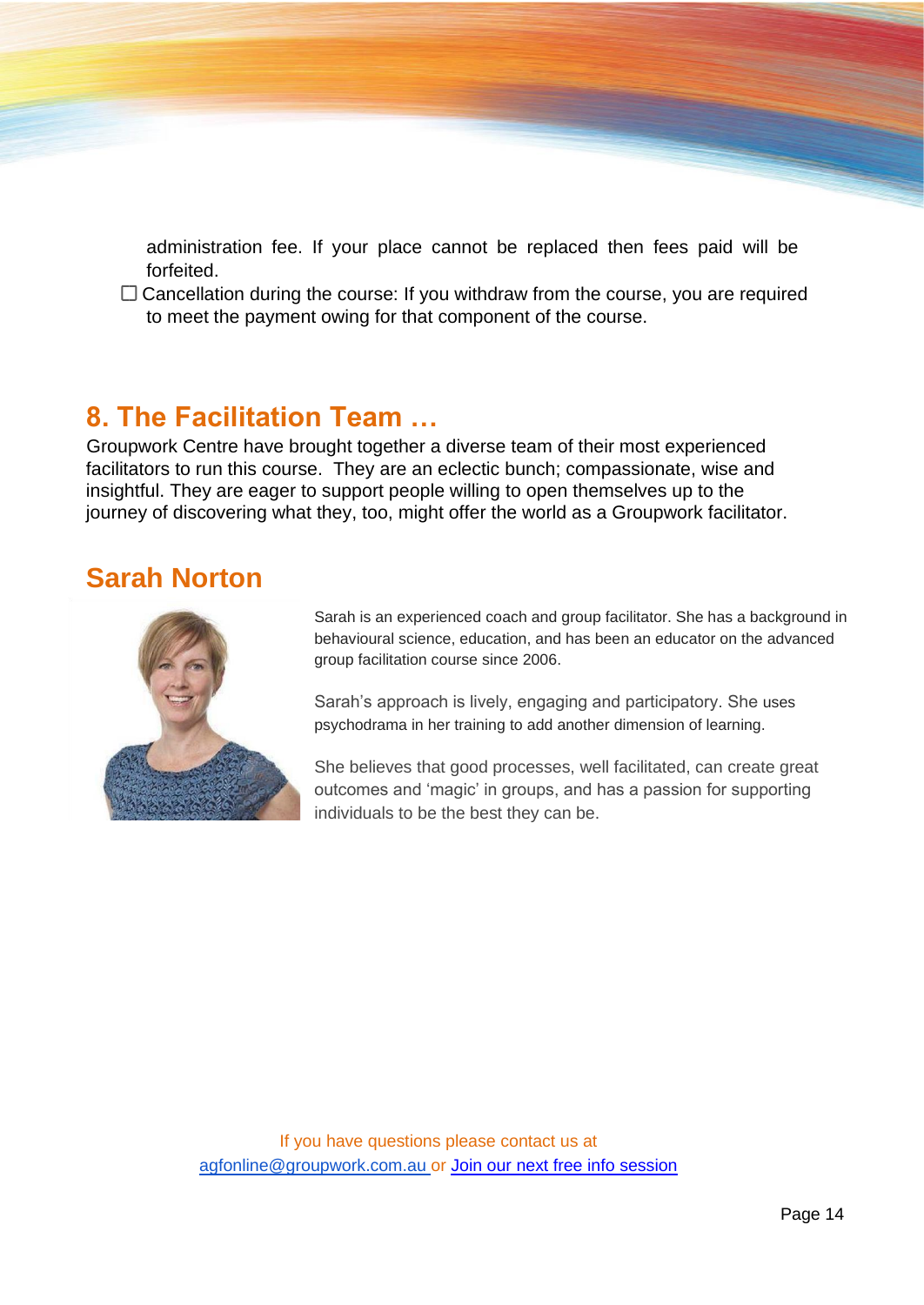## **Henry Fowkes**

Henry is an experienced group facilitator and educator with a background in engineering, project



management, community development, youth facilitation, and has worked for Groupwork since he did this course in 2013. Henry has a particular passion for working with organisations in the well being, youth and environment sectors.

Henry's approach as a facilitator and teacher is grounded in presence, deep listening, and curious exploration - supporting each individual to uncover their own unique understandings. He describes his approach as "down to earth" as he likes to make things relatable, practical and engaging.

Henry is also an internationally accredited teacher of Open Floor Movement

Practice and a student of Gestalt Psychotherapy. In his spare time he loves getting lost in nature missions.

## **Nancy Nuñez**



Nancy Nuñez has a strong background in community development and international development. She has extensive experience in facilitation, training and community education.

Nancy has worked with Groupwork since 2014. She brings a wide range of experience working across many sectors on diverse issues such as conflict resolution, strategic planning, community engagement, cross cultural communication and diversity and inclusion.

She is passionate about harnessing the power of groups to create change and helping individuals and groups work well together so they achieve their goals.